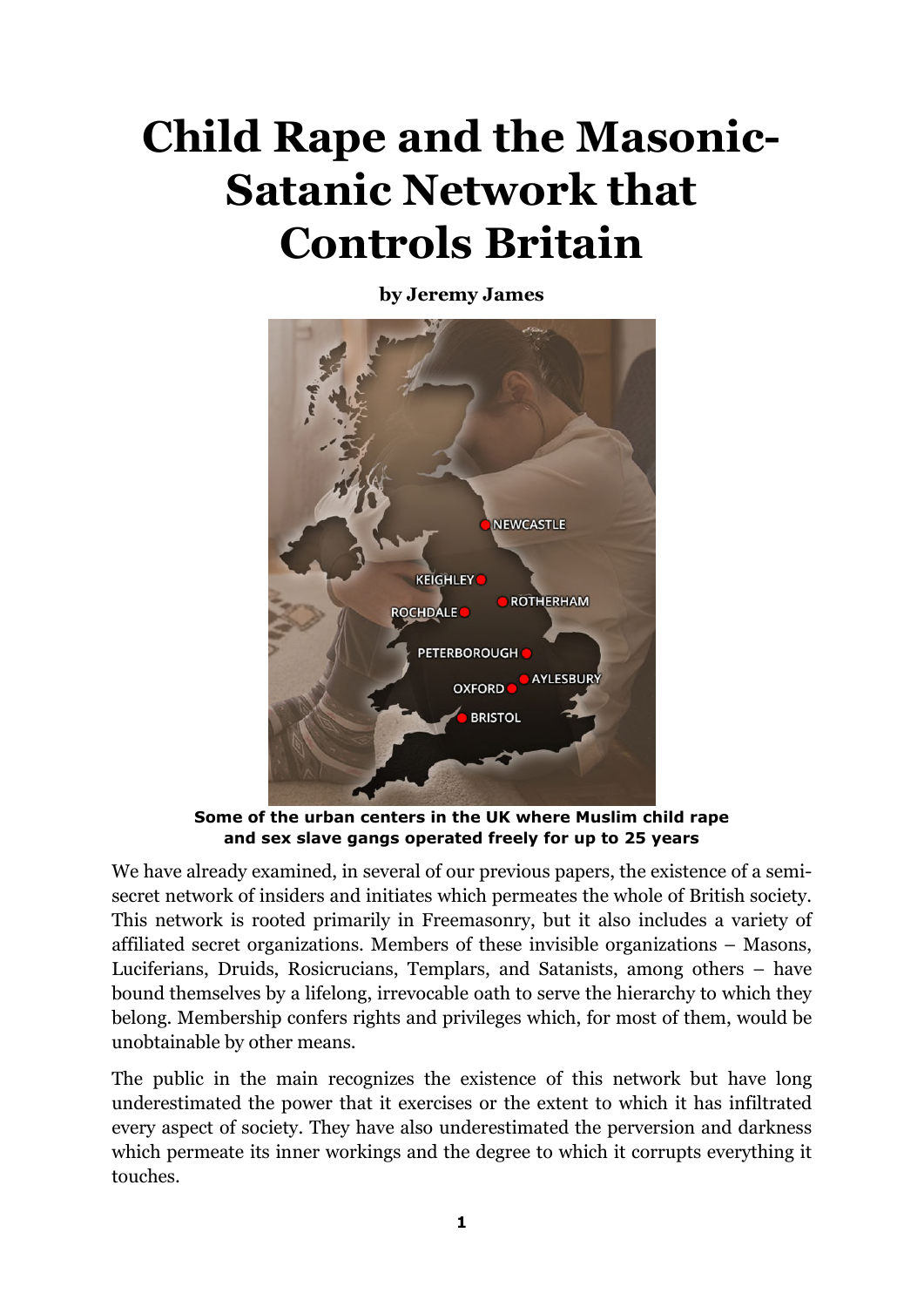In our recent paper, *How to Slowly Crush a Small Countr*y (#310), we mentioned the role played by this network in suppressing information about the Gosport murders (where at least 650 patients at Gosport War Memorial were murdered by staff over a ten year period). Despite the best attempts by aggrieved relatives to seek justice for their loved ones, the various organizations and agencies – which should have helped them – colluded to great effect at every step to hide the truth from the public, to prevent the criminal prosecution of those responsible, and even to portray the aggrieved parties as disaffected busybodies with an overactive imagination.

The common factor among the institutions concerned – parliament, the media (both local and national), the police, local politicians, the justice system, the medical council, many senior figures in the health service – was Freemasonry. When the Craft closes ranks it can shut out anyone who attempts to shed light on something the Masons want to remain shrouded in secrecy. The relatives of the unfortunate patients who were murdered at Gosport pressed hard over a long period, and yet a hidden hand repeatedly blocked their path forward. More than thirty years after the first victim was laid to rest, the British public is still largely unaware of the mass killings at Gosport and the role played by the Establishment in the cover-up.



## **PART ONE**

We will now examine another series of despicable crimes which ran for an even longer period – and which seemingly still continues today – which could only have been perpetrated, over a period of 25 years or more, with the approval of the Masonic network. The institutions involved were similar to those at Gosport, namely parliament, the media (both local and national), the police, local politicians, the justice system, childcare and social services, as well as many senior figures in the health service. These crimes are further confirmation that this subversive network exists, that it is nationwide, and that lower-level members have the full support and protection of the layers above them. They are immune from prosecution and the wickedness and venality of what they are doing is rarely if ever acknowledged.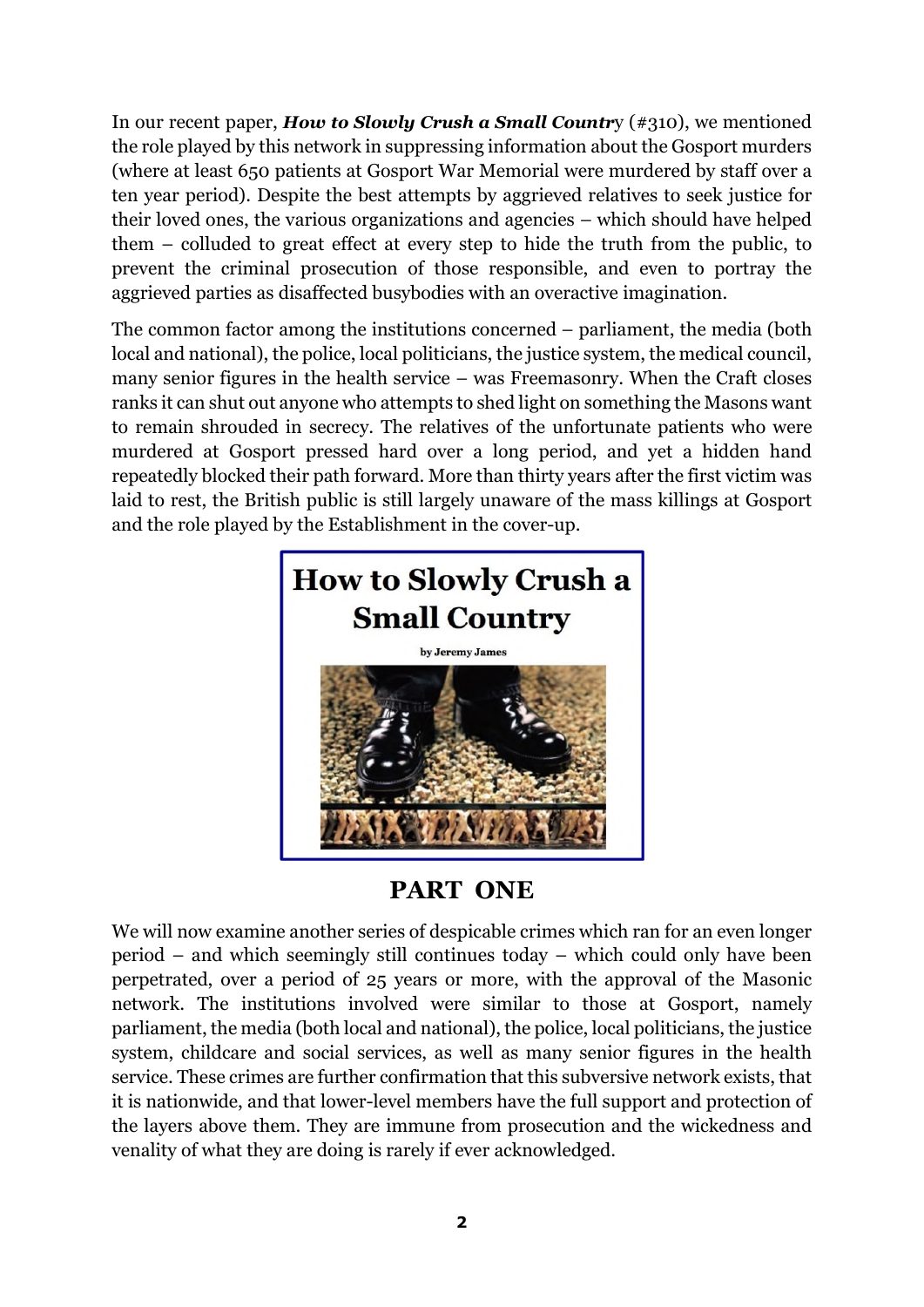Apart from a brief period of coverage in the British press around 2012, when some members of the Pakistani child rape gangs operating in Rotherham and Rochdale were jailed, the subject has received little attention. The public was led to believe – via Parliamentary and other enquiries – that the phenomenon was confined to Lancashire and South Yorkshire, that it was due to the inexcusable negligence of a few council members, and that it lasted only a few years.

## Grooming gang review kept secret as Home Office claims releasing findings 'not in public interest'

Exclusive: Freedom of Information request refused so ministers have 'safe space' to discuss policy

Lizzie Dearden Home Affairs Correspondent | @lizziedearden | 13 hours ago

#### **Headline of an article in** *The Independent* **by Lizzie Dearden, Home Affairs Editor, 21 February 2020. It is 'not in the public interest' to know what is going on – in 2020! The secrets must remain secret.**

 $f$   $\Omega$   $\otimes$ 

In reality, the grooming and rape of underage girls by organized Muslim gangs has been happening across Britain since the mid-1980s (if not earlier). The child protection authorities deliberately ignored its existence from the beginning, all appeals by parents and victims to the police to intervene were routinely dismissed, and at least 100,000 children were raped and brutalized by these gangs and forced into prostitution. Furthermore, despite the revelations in Rotherham and Rochdale, this horrific phenomenon is as prevalent today as it was 25 years ago.

## **Surely this would never be allowed to happen?**

Can it be that simple? Surely the police would have intervened and arrested the perpetrators? After all, the modus operandi of these gangs was very straightforward. It would not have been difficult to gather evidence and convict these brutes. They had to operate in plain view in order to approach these young girls and groom them over a period of time. This usually involved hanging around schools or places where young girls were accustomed to go after school, such as malls and fast food joints.

**"The earliest reports of localised grooming in Rotherham date to the early 1990s, when several managers of local children's homes set up the "taxi driver group" to investigate reports that taxis driven by Pakistani men were arriving at care homes to take the children away. The police apparently declined to act." - Wikipedia**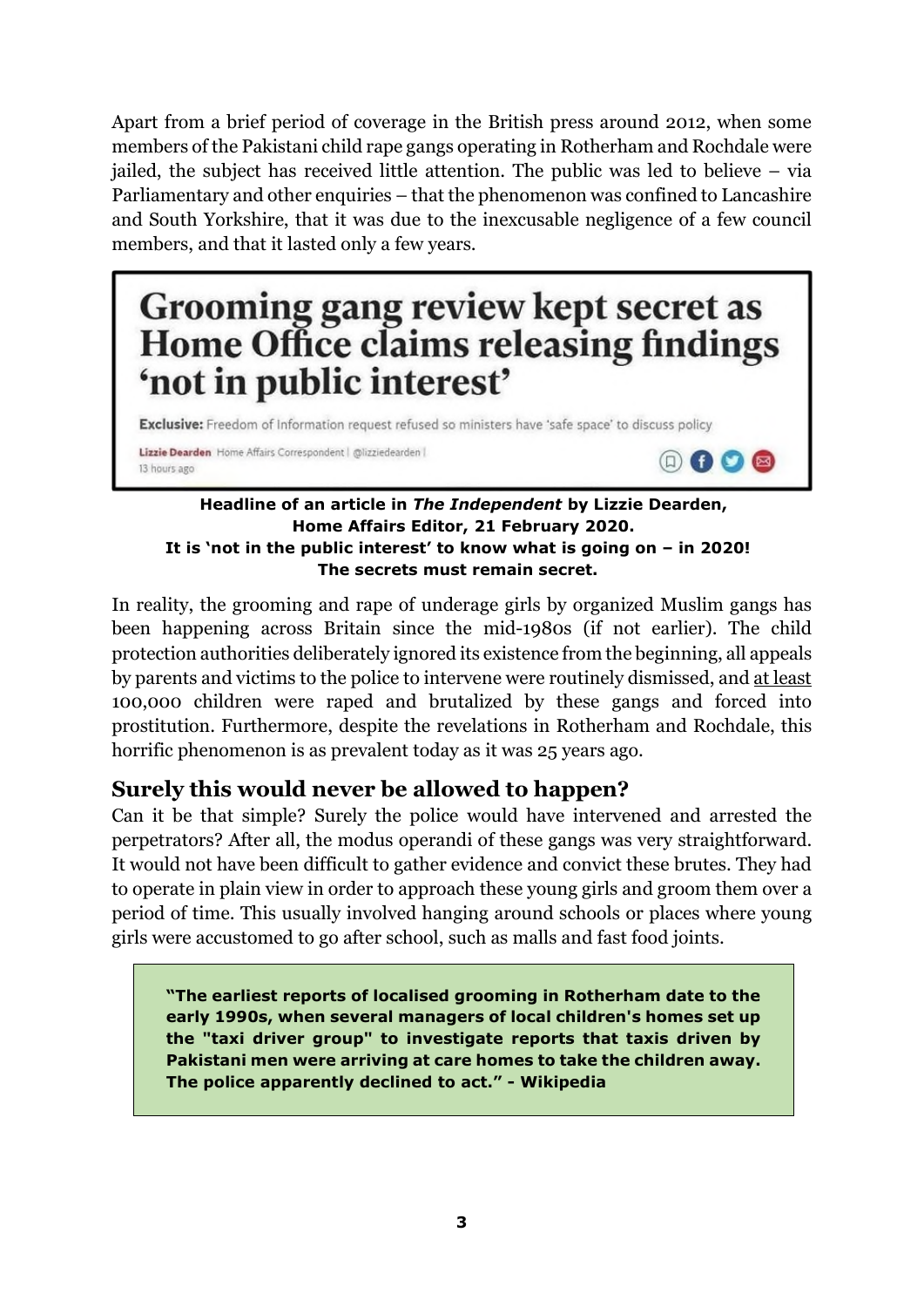If the reader understands the way these crimes were committed, it is easy to see that successful prosecutions were guaranteed. The composition of the gangs was a further guarantee of success since many of their members were closely related. The older men who used the gangs to solicit child victims on their behalf were also, in a great many cases, related by blood or marriage to one or more gang members.

So how was it possible for this appalling crime to be committed on such a scale across the length and breadth of England for over 25 years before any serious attempt was made to expose it? And even after it was exposed – via the public disclosures in 2012 of gang grooming and rape in Rotherham and Rochdale – it was allowed to slide once more into obscurity and to continue eating like a cancer through the heart of British society.

It is difficult to find any responsible analysis of this painful topic. It is clearly taboo. However, one courageous individual took a stand by publishing a first-rate account of the torment caused by the Muslim child rape gangs in Britain and the reprehensible failure by the various authorities to do anything about it. *Easy Meat: Inside Britain's Grooming Gang Scandal* by Peter McLoughlin (2016) presents a ream of documented evidence to support his damning critique. If his book has one weakness, it is his blind belief that these terrible failures were caused by "political correctness," a general unwillingness by everyone responsible for child protection to tackle an issue which had such a patently racial dimension. Virtually all of the children who were groomed and raped were white, while nearly all of the perpetrators were Pakistani Muslims.

We will return to this question of "political correctness" later in the paper. The reader only needs to review the magnitude and viciousness of the Muslim rape campaign and the unbelievable dereliction of duty by the responsible authorities to see that an explanation based on political correctness is completely inadequate.

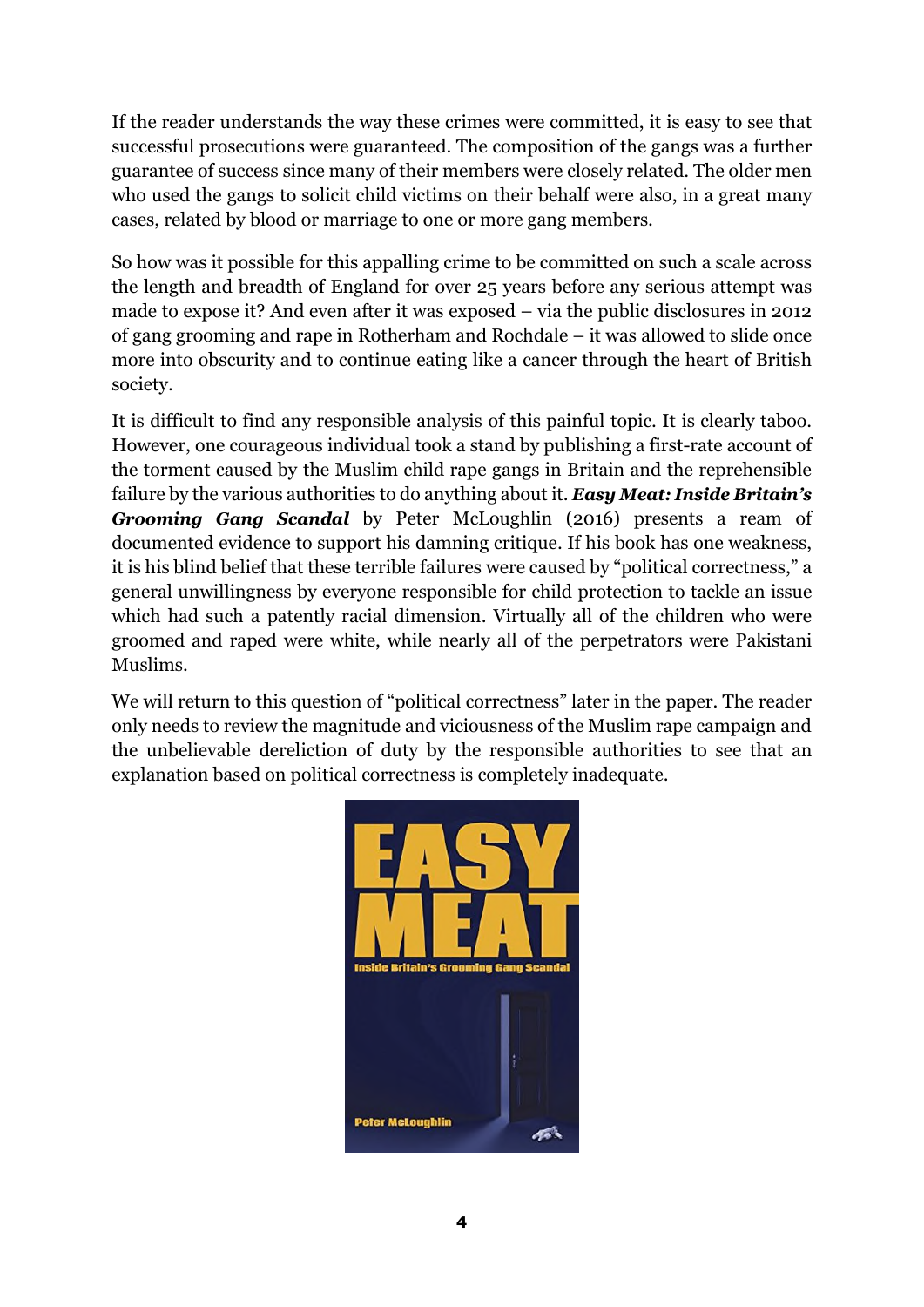## **PART TWO**

In this part we will present a selection of quotations from Mr McLoughlin's book which describe the child rape phenomenon in broad terms and the parties involved.

How the grooming process works: A handsome Muslim boy befriends a young vulnerable girl outside a school or a take-away or inside a shopping mall. He gets to know her and gives her gifts. Once he has her trust he plies her with alcohol and introduces her to drugs. After he has sex with her he invites her to meet his friends and relatives. These in turn have sex with her:

"From there it is a downward spiral of rape and prostitution, often with the schoolgirl suffering severe mental and physical pain, even torture. If the girl tries to escape, the gang will punish her with various forms of physical and mental abuse, threats and intimidation, and even brutal violence....The victims keep acceding to the gang's demands, because they are threatened with their home being bombed, or their mother being gang-raped." [p28] "Often the gangs threaten to set fire to the family's home. It really strains credibility that the police and the media could ignore such threats and persecution for decades." [p30]

The victims of these terrible crimes include the families affected. They had to witness their sister or daughter being deceived and exploited by ruthless men, and their lives destroyed by drugs and coerced prostitution. The families are often alienated from the child as a result. Despite their attempts to get the childcare services or the police to intervene, they were given no support. The girls themselves are forced by the gangs to undergo abortions if they become pregnant and suffer great emotional trauma from the continual rapes, beatings and abuse.

> **"Many of the girls were from troubled families, but not all. The children were given alcohol and drugs, then told they had to repay the "debt" by having sex with other men. The perpetrators set about obtaining personal information about the girls and their families – where their parents worked, for example – details that were used to threaten the girls if they tried to withdraw. Windows at family homes were smashed; threats were made to rape mothers and younger sisters. The children came to believe that the only way to keep their families safe was to cooperate." - Wikipedia**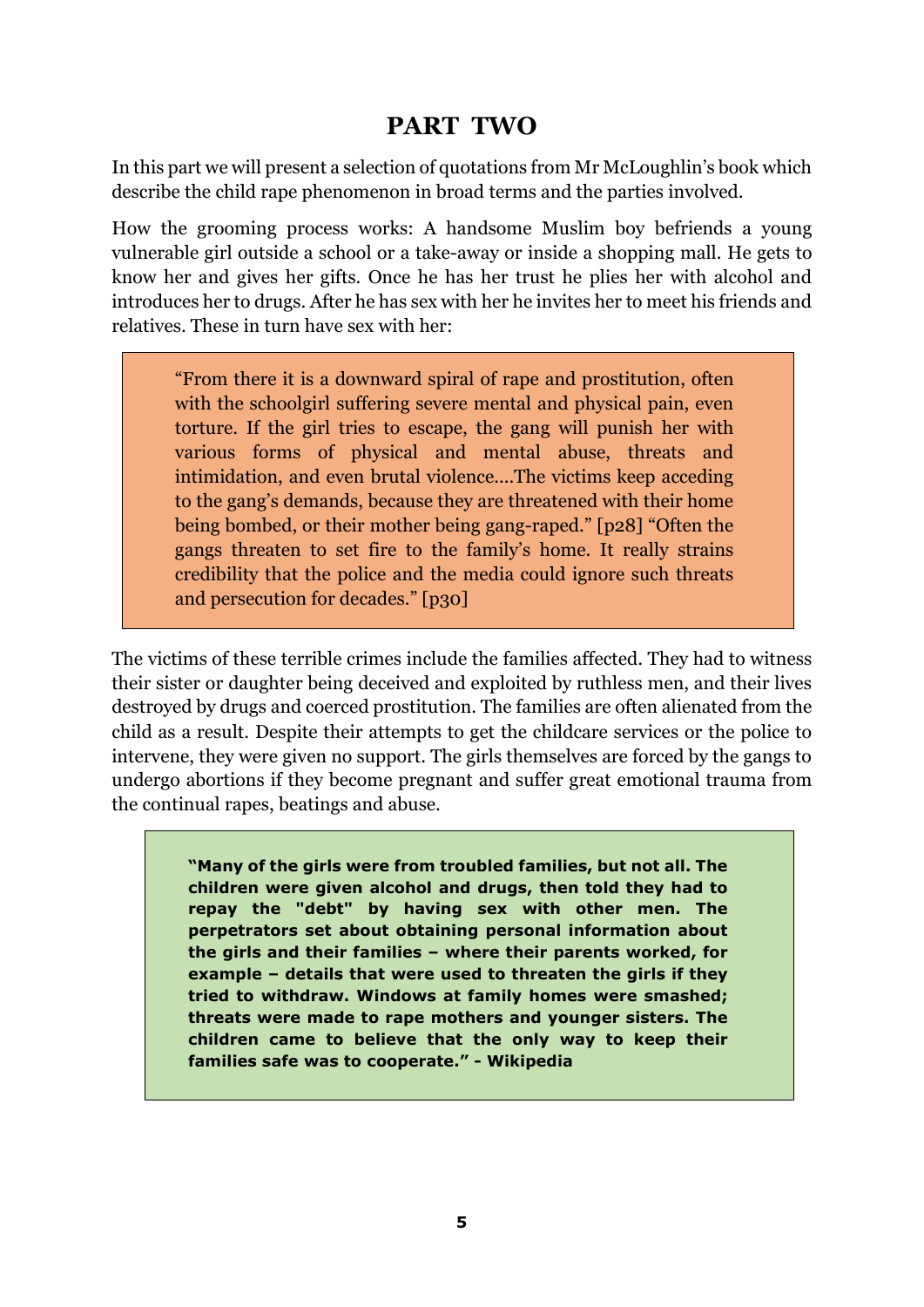#### **The Crime**

"Typically the gangs target schoolgirls, aged between 11 and 16." [p.27]

"The gangs want virgins and girls who are free of sexual diseases. Most of the men buying sex with the girls have Muslim wives and they don't want to risk infection. The younger you look, the more saleable you are." – Julie Brindel, 'Girls, Gangs, and Grooming: The Truth', Standpoint Magazine, December 2010.

Andrew Norfolk reported on the hundreds of unpublished reports on Muslim grooming gangs in Rotherham compiled by police and social services. One case involved the sexual exploitation of 56 schoolgirls by three Pakistani brothers.

"Police and social services discussed this case for years without ever identifying that the men were Muslims; they never acknowledged publicly what was going on and, according to Andrew Norfolk, they never did anything to stop it." [p.41]

"Referring to the phenomenon as 'grooming' does not begin to capture the seriousness of the problem. We think it is important to emphasize that from the very beginning, many have described the problem as taking schoolgirls as 'sex slaves'. Those who have described the phenomenon in these terms include the victims, their families, some child-care professionals, and journalists."  $[p.25]$ 

"By the end of 2014, the Association of Chief Police Officers (ACPO) stated that the number of victims of the grooming gangs is 'tens of thousands' each year. If the ACPO claim is even remotely credible, then there could easily be 100,000 victims over the past 20 years, with only 177 of the perpetrators ever being convicted. We cannot imagine another serious crime where the ratio of victims to [criminal convictions] is so low." [p.18]



**Headline in** *The Times***, 5 January, 2011 [Note the strange 'eclipse' banner, with the 'blindfolded' girl and the Islamic crescent moon.]**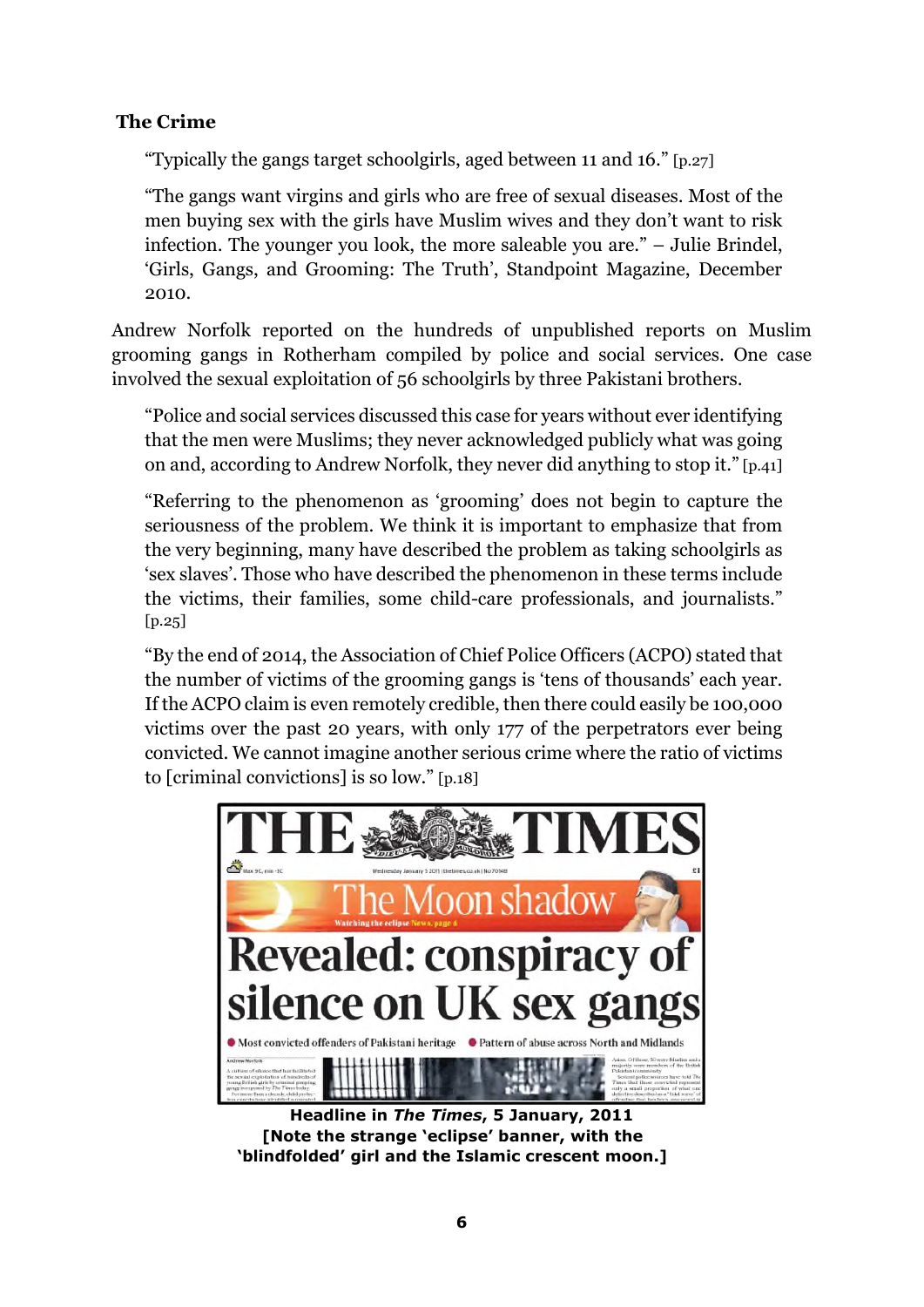Many experts claim the estimate of 100,000 victims is far too low. It also fails to reflect the immense pain and distress inflicted on the victims' families.

### **Treachery and betrayal by the child protection professionals**

"Considering there are so many paid professionals working on trafficking and the sexual exploitation of children [over 1000 practitioners], we should be asking very serious questions about how and why these grooming gangs have been allowed to operate with impunity for the better part of 25 years." [p.21]

"Despite more than a decade of disinformation by child-care professionals, academics, and political activists, even the earliest claims (1998 to 2003) were that the gangs were overwhelmingly Muslim." [p.19]

"...one will search in vain to find any mainstream child-protection organization refer to this disparity [i.e. the disparity in ethnicity between the perpetrators and the victims]. [p.66]

"...in 2012 Andrew Norfolk, a principal journalist for *The Times*, stated, 'when we first started to investigate this [i.e. grooming gangs] 2 years ago, no-one [from the child-care professions] would speak to us.' A journalist of longstanding, with an impeccable record, working for one of the most respected newspapers in the world, could not get professionals in 21st century Britain to speak to him about a phenomenon that is probably the worst child-care scandal in the country in 40 years! It is a situation which defies belief." [p.41]

"We can find no evidence that the authorities did anything to stop the Muslim grooming gangs, but came down heavily on the Sikh men when they tried to intervene in the absence of state intervention." [p.64]



The Sikh community in the UK appears to have been the first target of the Muslim rape gangs ("The grooming problem appears to have started with Muslim gangs grooming Sikh girls in Birmingham in the 1980s..." [p42]).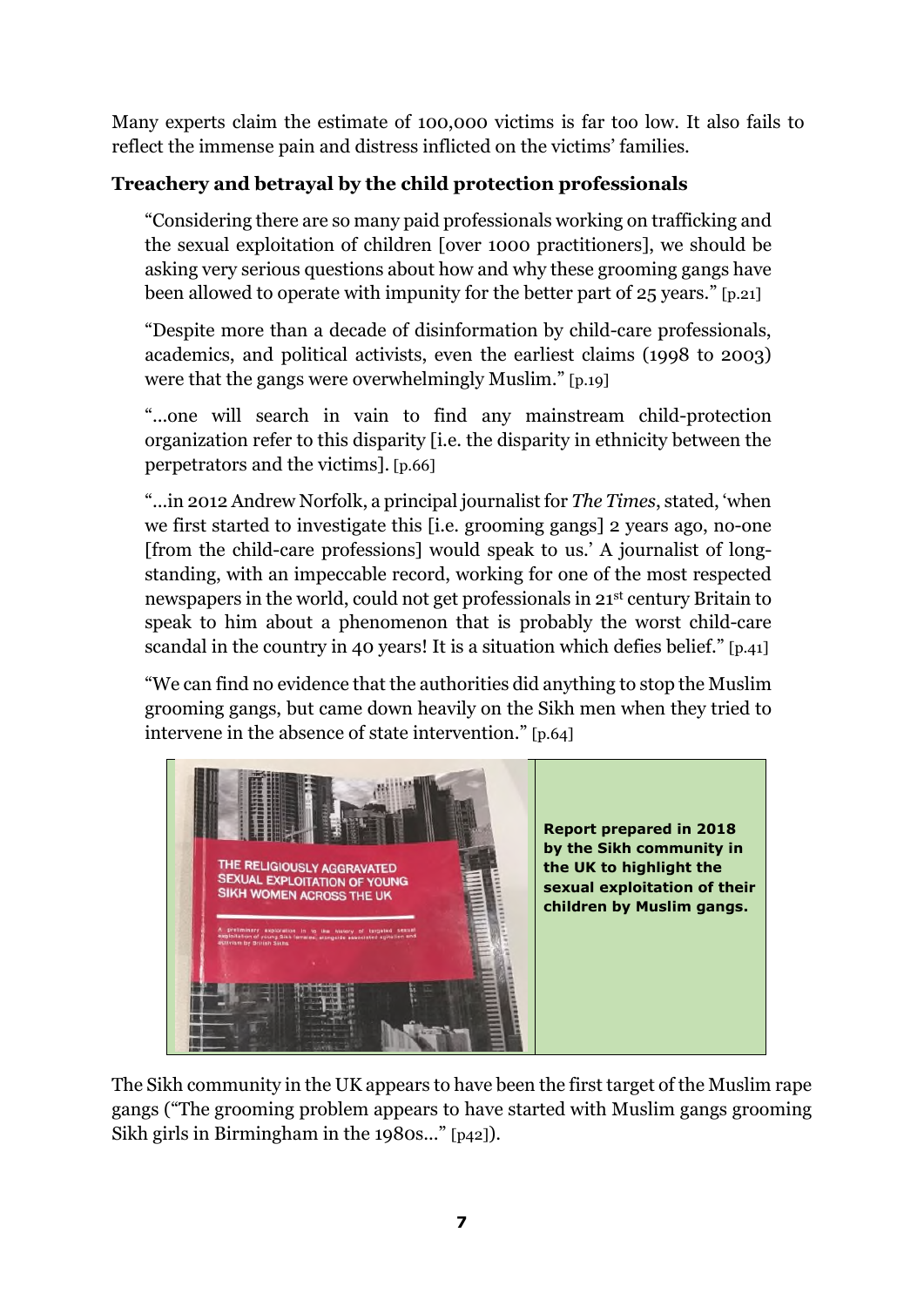To their credit, when they realized that the police would do nothing to help them, they took determined steps to protect their children. On a few occasions they appear to have transgressed the law, but their concern was understandable. They formed the 'Sikh Awareness Society' in 1998 to educate the Sikh community about the dangers they were facing. The society produced educational videos and distributed cautionary leaflets.

In his report, 'Police Files Reveal Vast Child Protection Scandal', journalist Andrew Norfolk cited many appalling examples of what was happening. The following is a fairly typical case:

"A girl's mother copied the names, [phone] numbers and text messages of 177 Asian men, including a police officer, from her daughter's mobile phone after the 13-year old went missing for five days. Police said that using the information would infringe the girl's and the men's human rights." [*The Times*, 24 September, 2012] [p.133]

Barnardo's is one of the best known charitable organizations in the UK. Founded in 1866 to provide care for vulnerable children, it is the largest children's charity in Britain. It takes pride in its reputation for dedication and professionalism, and yet...

"...given how much *Barnardo's* and their staff knew about the grooming phenomenon, doesn't the public have the right to ask why they weren't taking an active campaigning role in 1995? Parliament and national agencies are purporting that nothing was known about 'localised grooming' until 2011. What was *Barnardo's* doing between 1995 and 2011 to draw this phenomenon to the attention of government, national agencies and the media?" [p.177]

Re the International Center for the Study of Sexually Exploited and Trafficked Young People at Bedfordshire University (now known as the Safer Young Lives Research Center): ""We have to ask: what research was this center (or its staff) doing on this subject between 1988 and 2011?" [p.185]

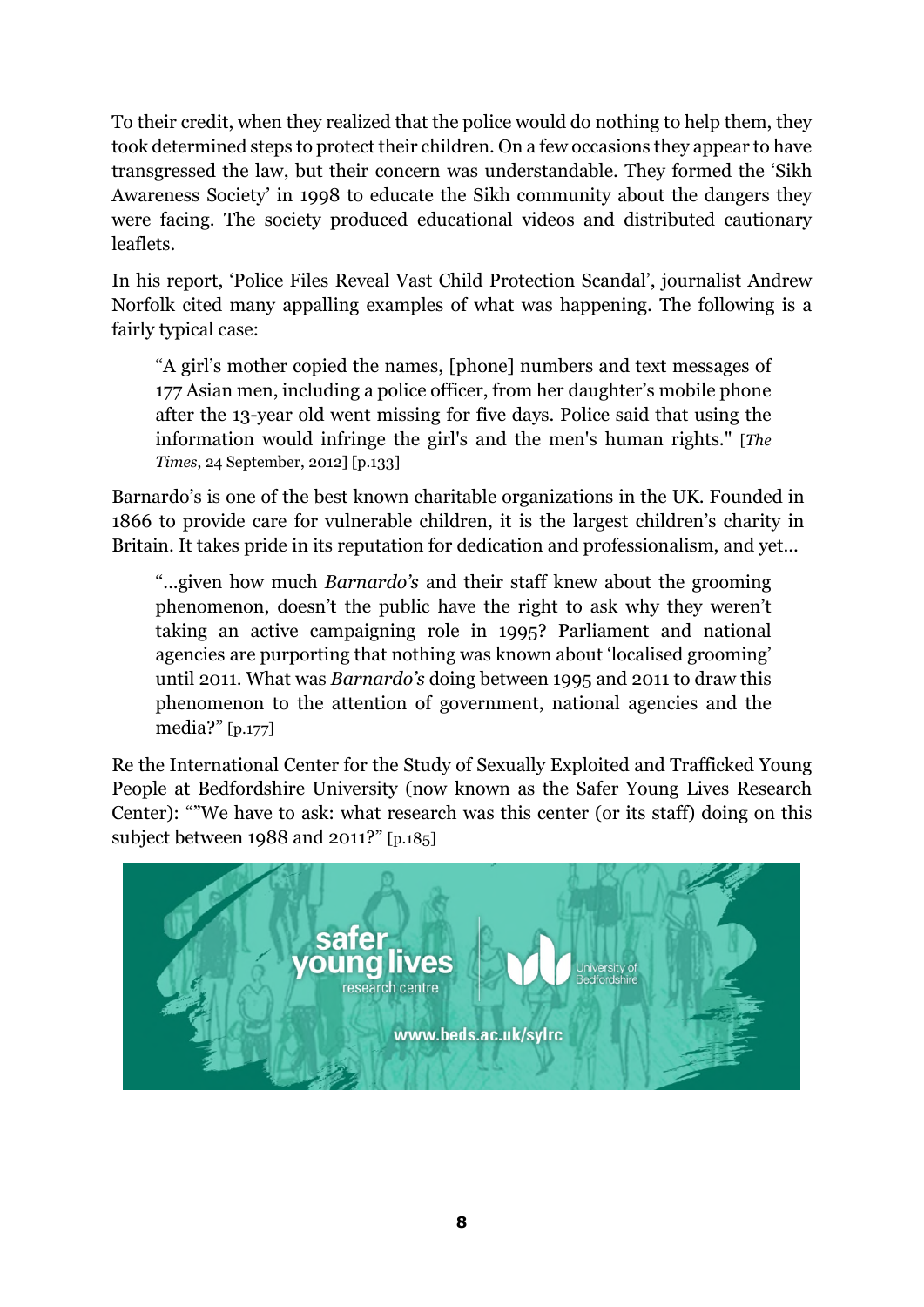#### **The Muslim community protects the gangs**

"Where the gangs are operating, it is clear that there are significant numbers of Muslims who are either actively protecting the gangs' activities, or who know what the men in their community are doing and are silent about it." [p.24]

"One of the defining features of this crime is the ethnic/cultural homogeneity of the gang members, and the refusal of other members of their community to speak out about them or to condemn their behavior." [p.26]

"The Muslim grooming gangs are systematic and well-organized in their behavior, and the collusion of the [Muslim] community is extensive." [p28] "Almost without exception the Muslim community would close ranks and protect the gangs..." [p.31]



**Headline in** *The Times***, 24 September, 2012**

#### **Deliberate collusion by the authorities**

"The near total absence of prosecutions in areas like West Midlands and the East Midlands is almost certainly because of policy decisions made by local government, police forces and state prosecutors." [p.42]

For over 20 years police forces in various parts of the country were "refusing to act on information supplied by the family of grooming victims, including photographic evidence and car registration numbers." [p.63]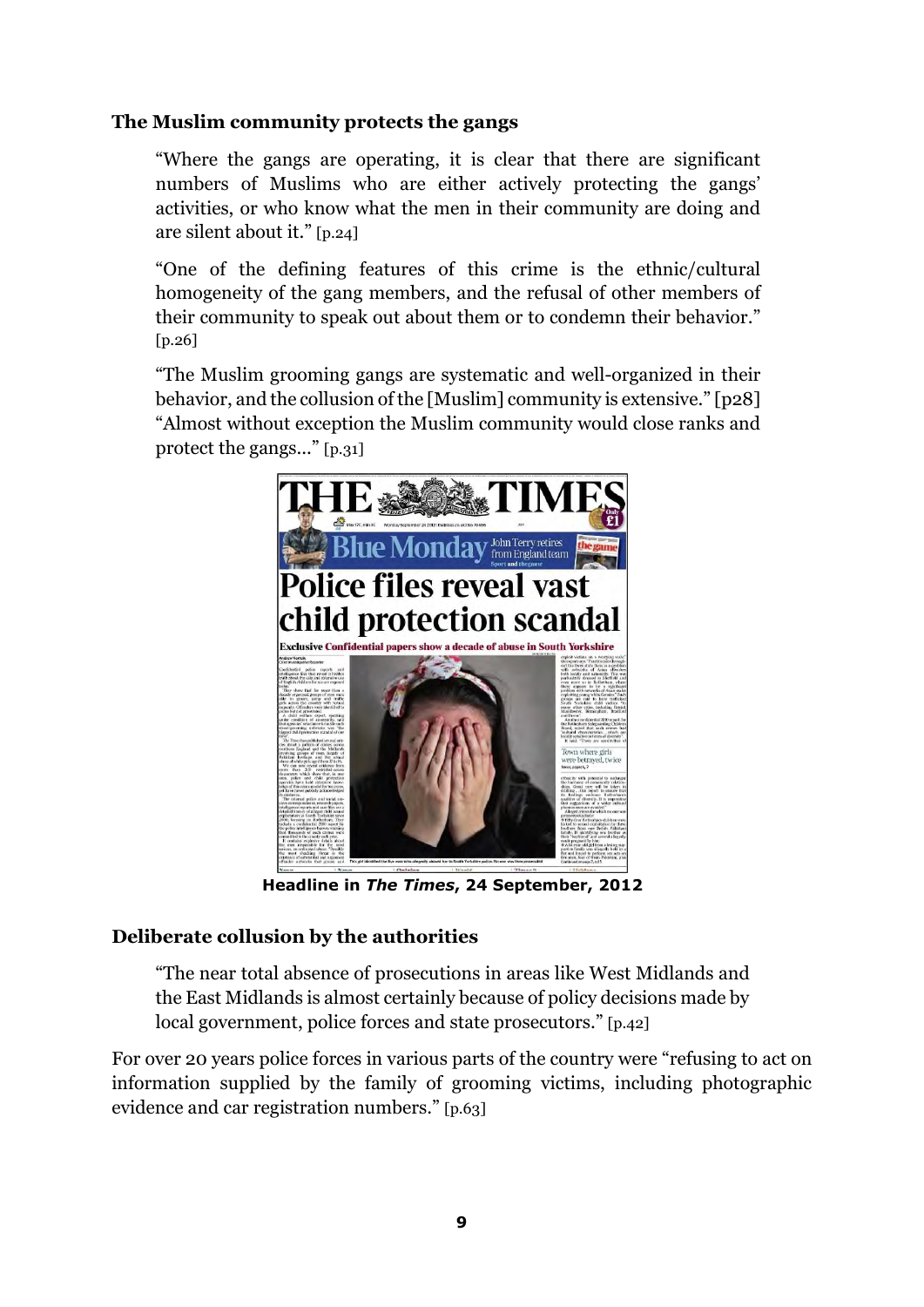In one case, a 12-year old girl was abducted and raped repeatedly by two Muslim men. When she was discarded, another Muslim gang found her and subjected her to further multiple rapes. She escaped and got into a taxi, whereupon she was taken to another Muslim gang and raped repeatedly by five men for nearly 24 hours. When the case came to court, only one man was convicted. He should have received a minimum sentence of 11 years but was given only 6, and released after 3. [p.137-138]

"After decades which showed that the police would not protect the victims, the schoolgirls were not even...provided with the educational materials [such as the video *My Dangerous Loverboy*] so that they could protect themselves. To this day (2016) there is no evidence that the film has ever been shown to schoolgirls across England." [p.83]

"Nothing short of a policy of concealment can explain how this film [*My Dangerous Loverboy*] was financed and then allowed to lie unused and forgotten, since it was distributed to all the child protection agencies and to every police force." [p.85]

#### **Collusion by the media**

"...questions concerning the decades of silence from the local media in towns across England is paramount in understanding how this grooming phenomenon could have been allowed to persist for so long." [p.104]

#### **The Casey Report 2015 – official Parliamentary report**

The Casey Report opens with the following statement:

"Terrible things happened in Rotherham and on a significant scale. Children were sexually exploited by men who came largely from the Pakistani Heritage Community. Not enough was done to acknowledge this, to stop it happening, to protect children, to support victims and the apprehend perpetrators." [p.102]

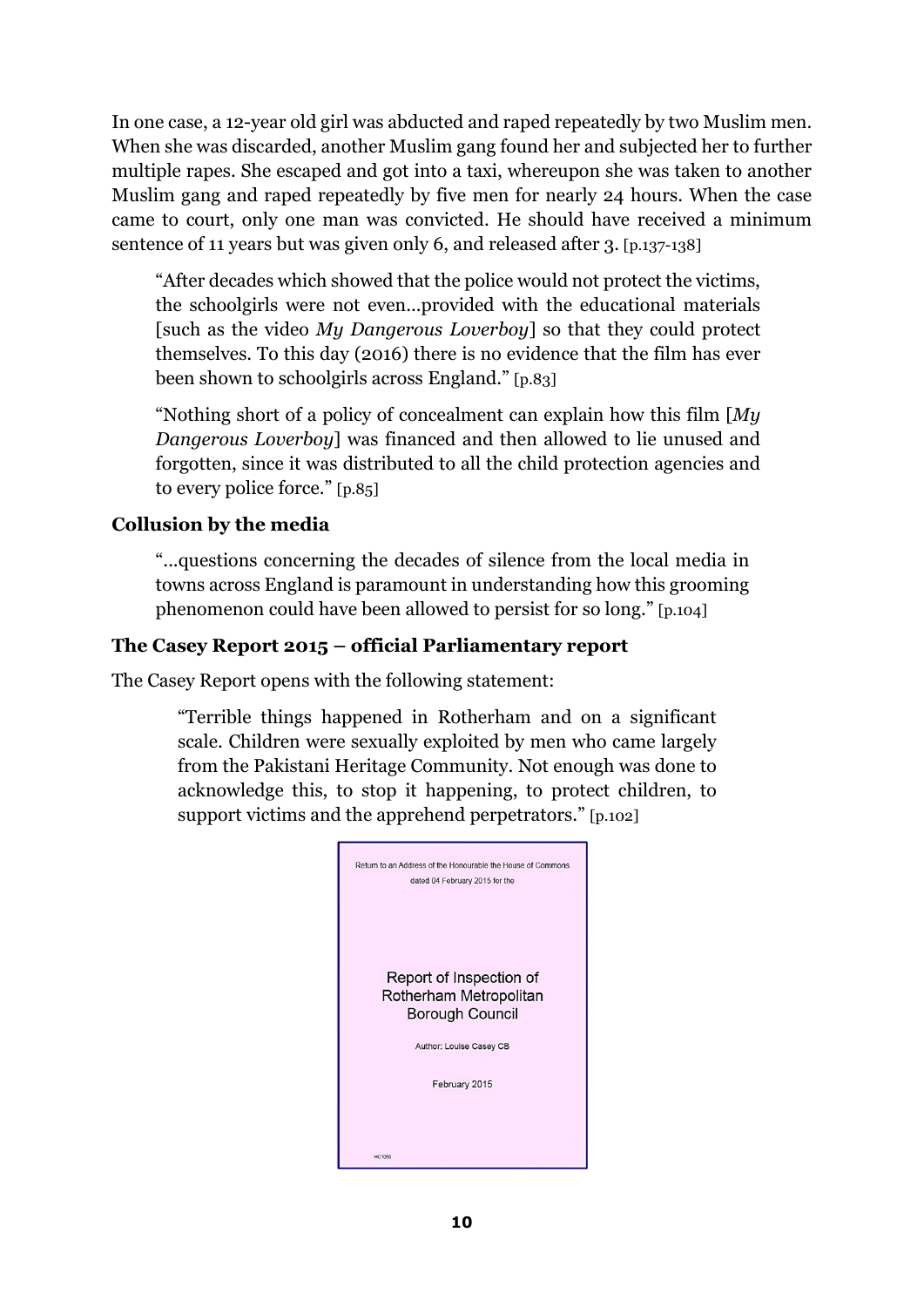"The only significant difference Casey seems to be able to point out between what happened in Rotherham and elsewhere, is that the Rotherham council chose first to ignore, and then close down Risky Business; it appears that Risky Business was providing intelligence to both social workers and the police, shocking events which were repeatedly ignored before the organization was finally silenced. Child abuse and exploitation happens all over the country, but Rotherham is different in that it was repeatedly told by its own youth service what was happening and it chose, not only to not act, but to close that service down." [p.104]

#### **Role of the private firm, Risky Business**

"According to McLoughlin, public officials, from police to child welfare agencies, all did their best to make sure no records were kept that could later be used to show a pattern of Muslim men raping young girls. Rotherham was the exception. 'One of the things the childcare professionals have done is make sure there is no data', he said. 'And the reason Rotherham has become emblematic and distinct is that Rotherham by accident had a private organization working for the local government called Risky Business. And what it did was ask these victims for details of who was doing these horrible things to them.' The private agency built case files and took them to the police. Thanks to them [Risky Business], 'there is data for Rotherham', McLoughlin said."

- *Stealth Invasion* by Leo Hohmann, 2021 [p.145]

"Casey is highly critical of council staff and police officers for their reluctance to acknowledge the discrepancy in ethnicity between victim and perpetrator, and how their failure to acknowledge this led to the grooming phenomenon continuing and expanding." [But Casey fails to mention that for over 20 years no other childcare agency or police authority in Britain had done this either!] [p.107]

"When the parliamentary committee reported on localised grooming in 2013, they singled out two local councils in particular for criticism: Rotherham and Rochdale.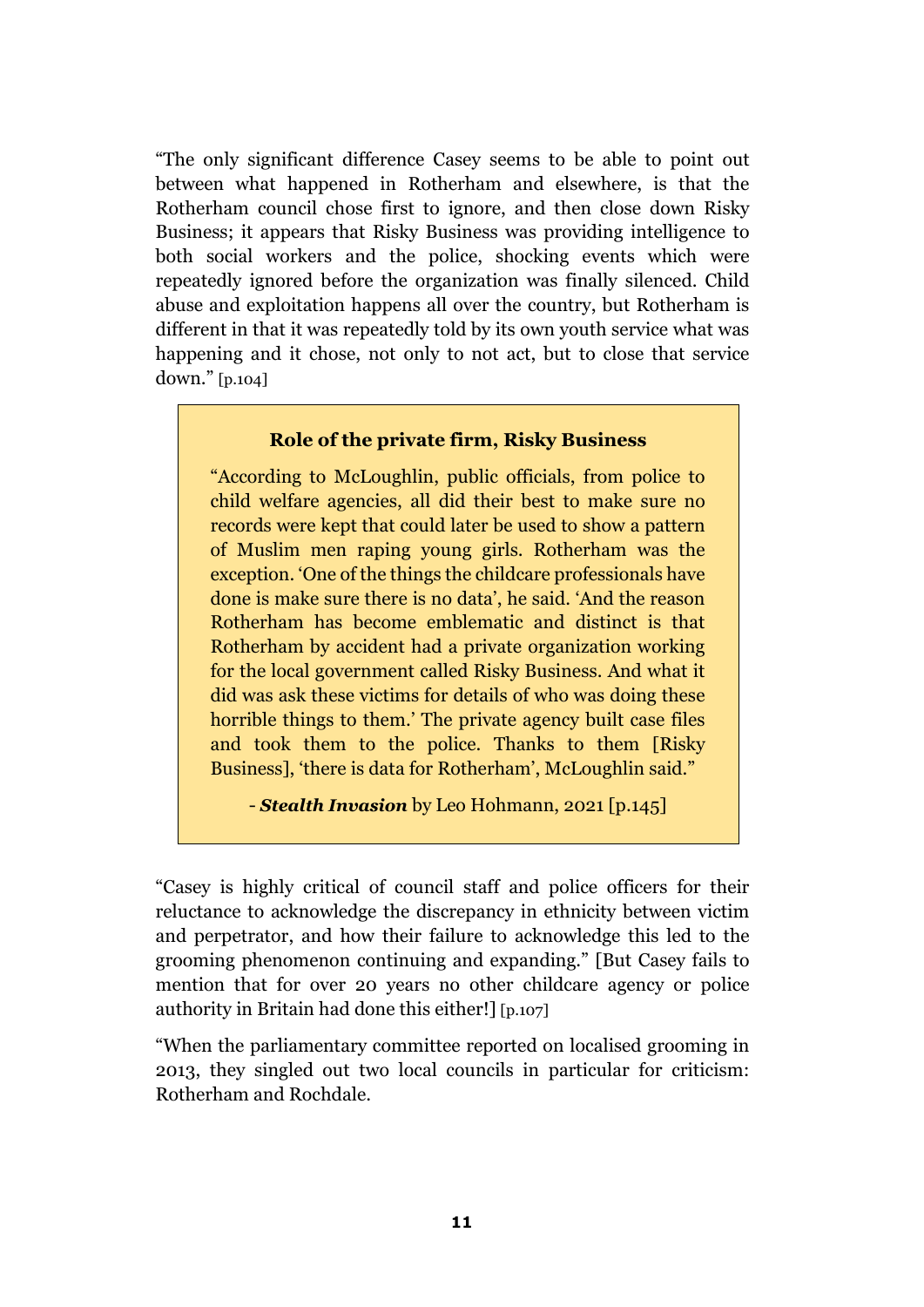'Both Rochdale and Rotherham councils were inexcusably slow to realize that the widespread, organized sexual abuse of children, many of them in the care of the local authority, was taking place on their doorstep...That it took so long for anybody, at any level from the Chief Executive downward, to look at reports of young girls with multiple, middle-aged "boyfriends", hanging around takeaways, drinking and taking drugs, and to think it might be worth investigating further, is shocking.' *[Home Affairs Select Committee Report]* 

In our opinion, this smacks of damage limitation at best, and government cover-up at worst." [p.121]

"We have seen how the parliamentary investigation singled out a few senior individuals of a couple of councils for blame. Almost no other blame is apportioned in the parliamentary report. Neither racism groups, nor police forces, nor national agencies/charities receive any blame." [p.130]

#### **The Child Exploitation and Online Protection Center (CEOP)**

"The Child Exploitation and Online Protection Center (CEOP) has existed since 2006, and is a cross-agency department of the Serious and Organised Crime Agency... At the very least, we could have expected them to be assembling intelligence from local services, and using this to build up an idea of what was going on nationally... But until 2011, there appeared to be no intelligence analysis nor 'harm reduction' strategy from CEOP in this regard...They gave a wide berth to the [Muslim] grooming gangs in Britain." [p.142-143]

"If any single child protection agency should be considered central in the failure of agencies to fulfil their duty, CEOP is that agency." [p.152]

"At the end of 2013, CEOP...released a new film about 'sexual exploitation'. This 'educational video' shows the principal victim as black, and the perpetrators as white, and it shows the sexual exploitation happening between school children of the same age." [p.156]



**The CEOP logo.** 

**Note the Masonic All-Seeing Eye and the Solar symbol.**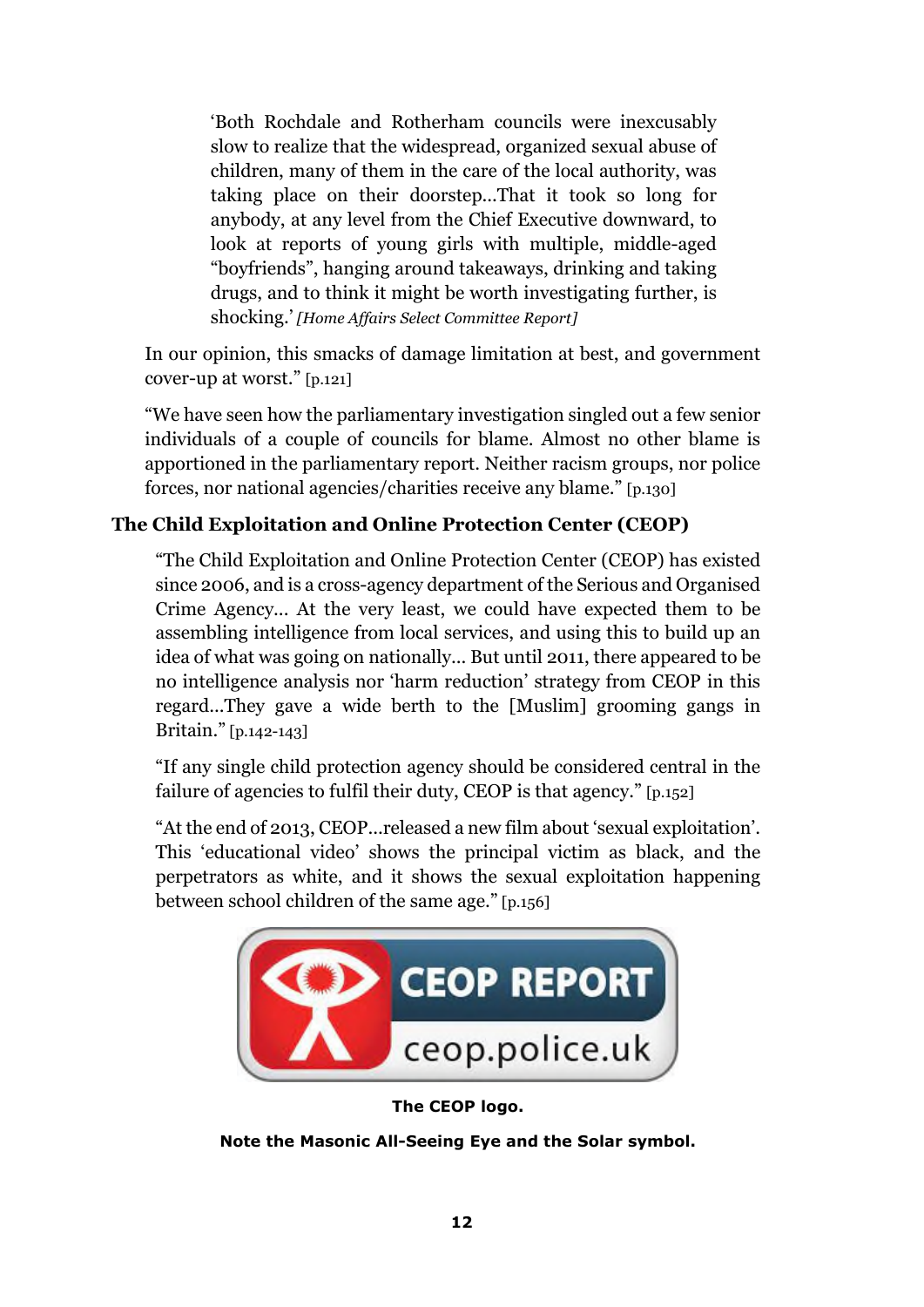## **PART THREE**

It might appear, on the surface, that this paper is dealing mainly with criminal activity within Islamic society in the UK, but that is not the case. The criminality we are concerned with is the one which is operating at a higher level. How is it possible for so much harm to be inflicted on so many for so long, in broad daylight as it were, and for the professionals responsible for protecting the victims to have done so little? In reality, given the scope and severity of the crimes, one can only conclude that the professionals – notably the police and childcare services – did all they reasonably could to enable the crime spree to continue.

Consider what is probably the simplest and most obvious step they could have taken, namely to warn schoolgirls across the country that these deadly gangs were preying on children. An information video was made but, inexplicably, was never shown in schools. Had the potential victims been alerted to the dangers, and what to watch out for, they would have known they were being groomed for sexual exploitation. They could also have been asked to inform parents and teachers of any approach made to them, or to another girl, by a Muslim man seeking to befriend them.

There was nothing particularly clever about the way the gangs were operating. Anybody who cared to see what they were doing would know that pedophiles were on the prowl. The perpetrators would have been easy to track down, not just the ones who approached and groomed the girls, but those who later raped them.

The truth is that people at a high level in the organizations concerned were deliberately stepping back and allowing this hideous campaign of rape to continue.

## **The key question**

Why? That is the key question. This is where Peter McLoughlin and others are blinded by the lamest of lame explanations, that "political correctness" had gone too far and made it too difficult to report the true character of what was happening. But this makes no sense. Anyone responsible for protecting a child will do so regardless of the rapist's ethnicity. This is so obvious that it should not even be necessary to point it out.

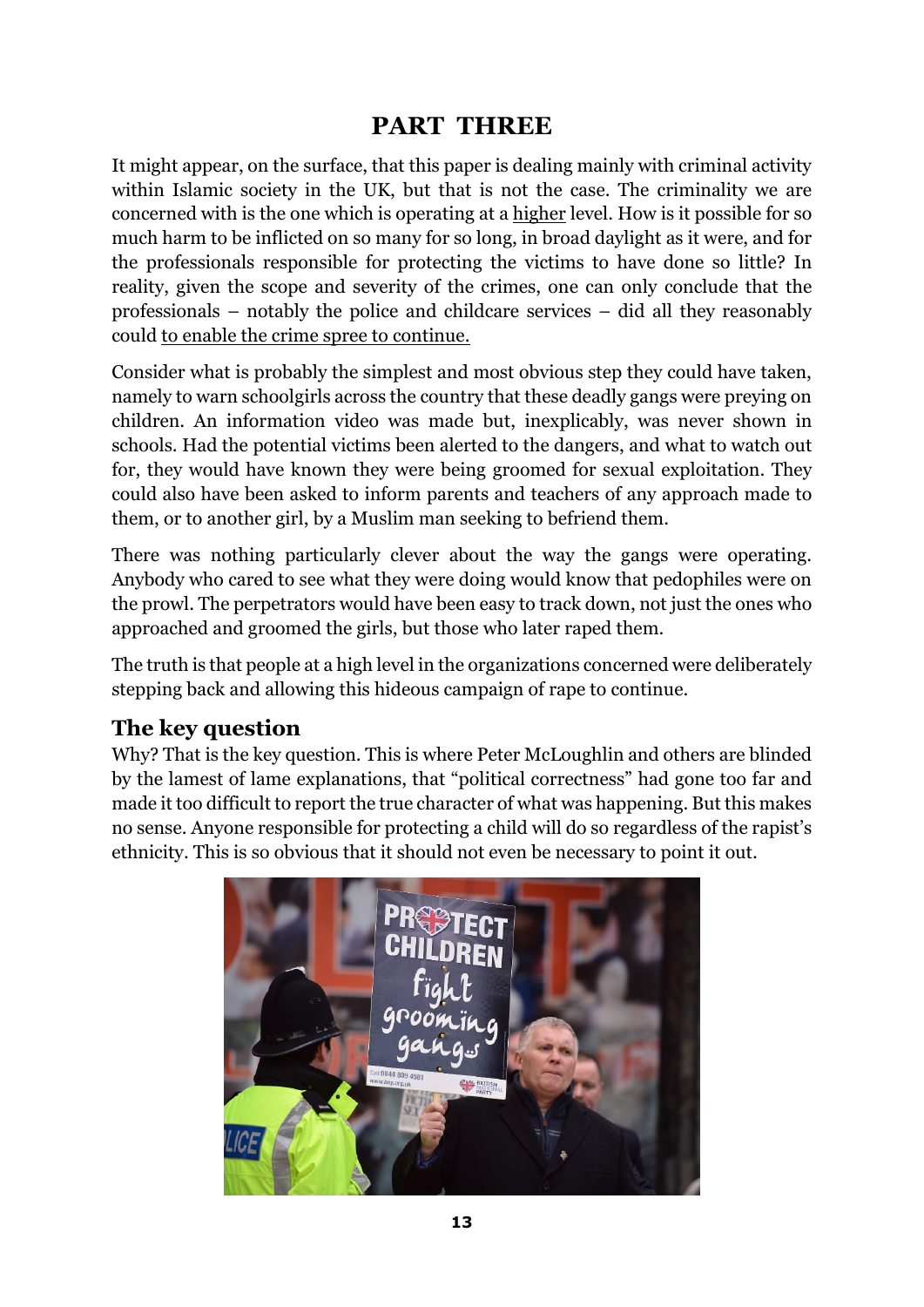

The common thread linking all of the organizations concerned is the same one that linked the organizations which covered up the Gosport murders. That 'thread' is Freemasonry.

But what on earth have Freemasons got to gain from facilitating, and effectively promoting, a criminal campaign of this kind? The answer may be found in the unspoken goals of Freemasonry, namely to undermine and destroy Christian values, to spread their Luciferian religion across society as a whole, and to bring about a New World Order. This involves the poisoning of society and the erosion of the institutions which hold it together. Organized gang rape destroys the parents of tomorrow and the families of today. It instils fear in a community, a state of helplessness which makes it easier for the powers-that-be to mould society the way they want.

The sharp difference between the ethnicity of the perpetrators and the ethnicity of the victims is an additional and much prized source of social conflict, in effect pitting Islam against Christianity and widening the divide between the two cultures.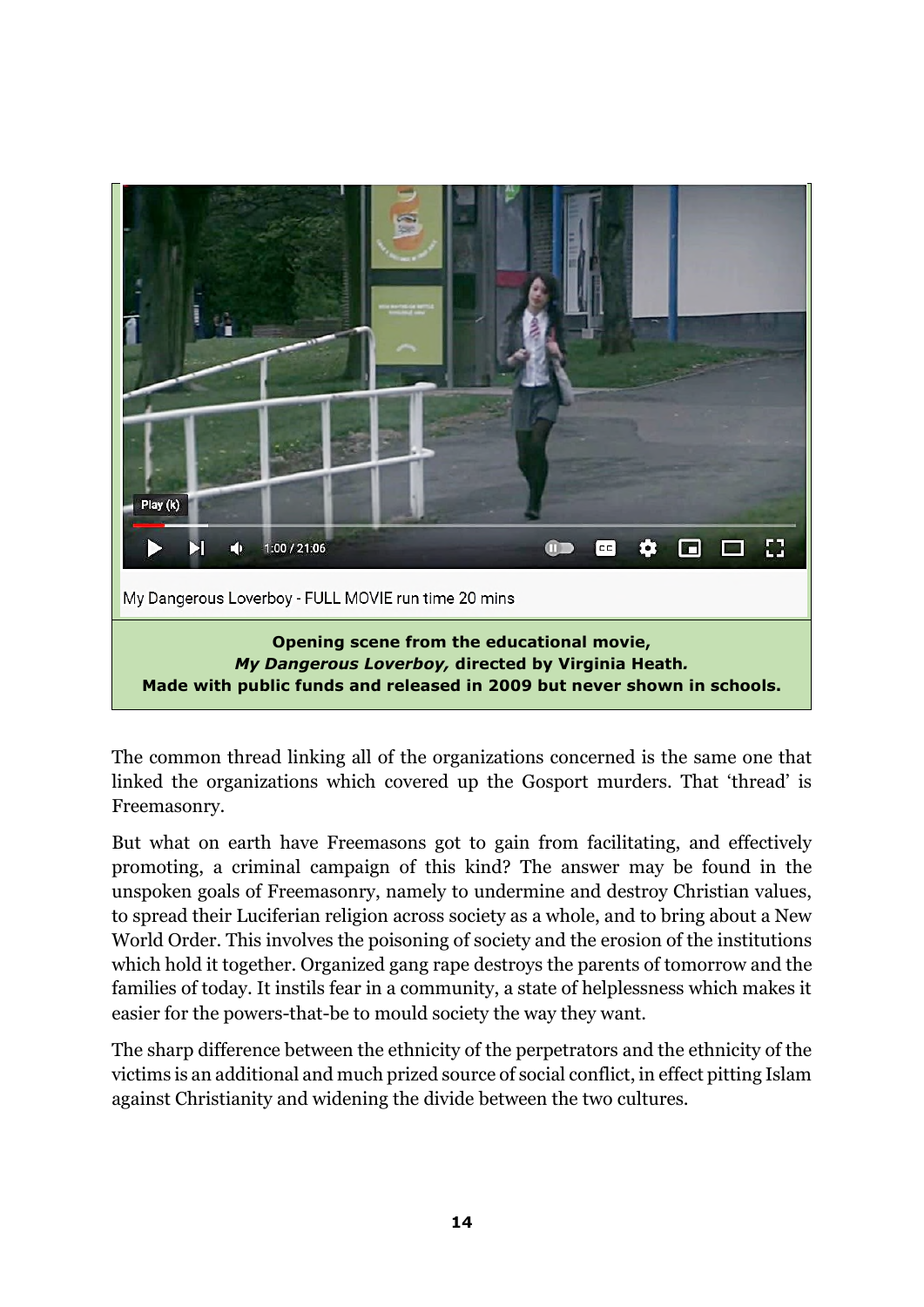

**33rd President of the United States, Harry S Truman, wearing his Shriner fez with the Islamic crescent moon and Islamic scimitar.** 



Freemasonry despises Christianity but gladly embraces Islam. Both reject the Trinity and refuse to acknowledge the deity of Christ. One of the most influential branches of Freemasonry, known as the 'Shriners', identifies itself with the mystical side of Islam. Their members even wear a red fez in public, symbolizing the blood of Christians murdered by the armies of Islam. A fez is normally white (to reflect the sun) but the Shriner fez is red.

The Masons control or substantially influence the strategic policies and much of the operational activities of the British police, the legal profession, the social services, the childcare services, the national media, the civil service, the medical establishment, and the political system. It has been estimated that up to a million people in Britain today have been harmed by the Muslim rape gangs, whether as immediate victims or as persons related to the victims. The harm extends also to the future children of the victims, whose mothers carry deep emotional scars from the abuse inflicted on them over a period of years.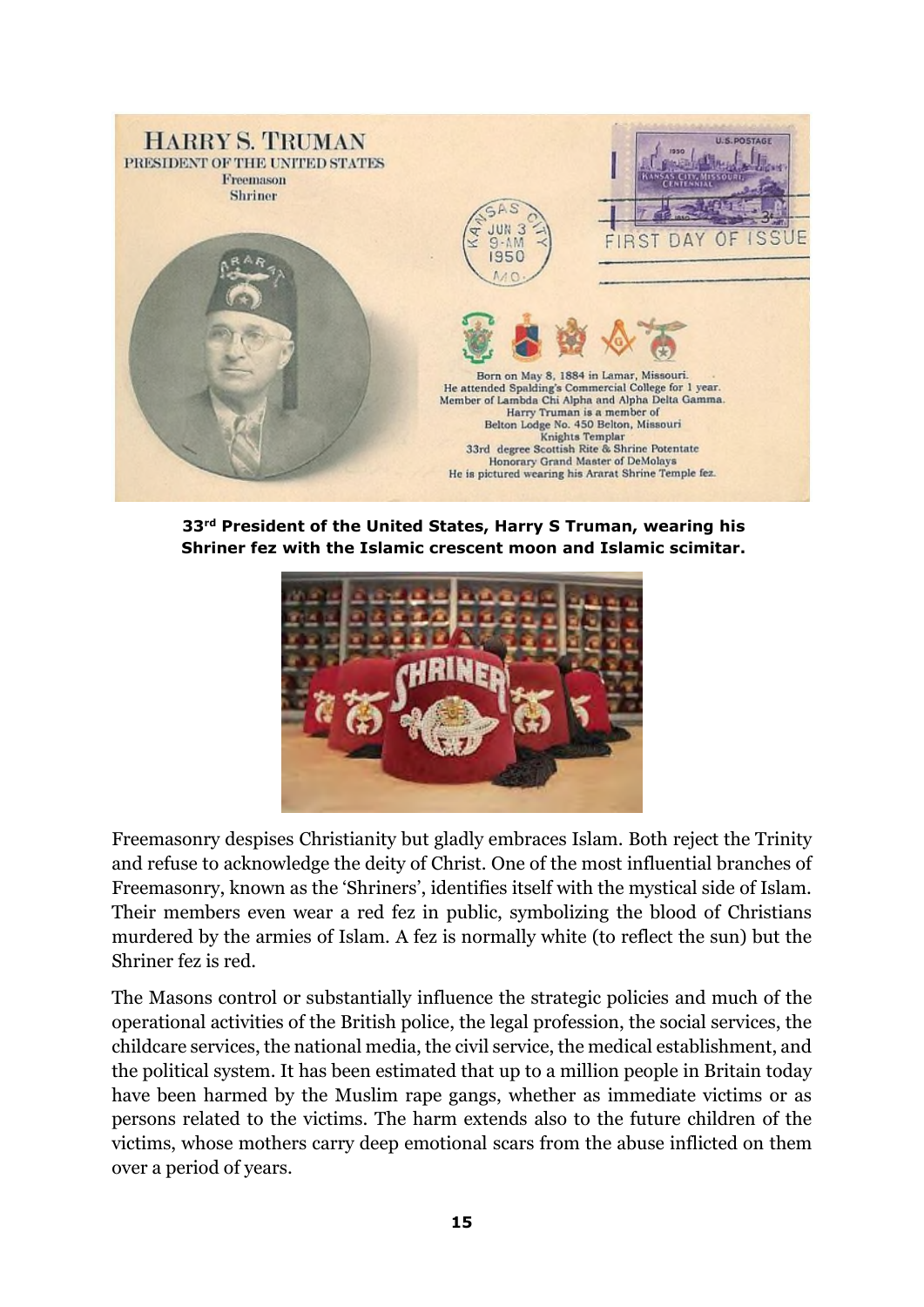

**Shriners in their little red kiddie cars, intended to appeal to children.** 

**A troubling spectacle.** 

\_\_\_\_\_\_\_\_\_\_\_\_\_\_\_\_\_\_\_\_\_\_\_\_\_\_\_\_\_\_\_\_\_\_\_\_\_\_\_\_\_\_\_\_\_\_\_\_\_\_\_\_\_\_\_\_\_\_

This is how the Masons and their Marxist cronies are undermining British society. The Sikhs saw what was happening and sounded a loud warning, but no-one listened. The Church of England also saw what was happening but, as a loyal instrument of Freemasonry, it did absolutely nothing. The academics too, with their supposed intellectual acuity, saw nothing and said nothing for 25 years. Even Barnardo's, which holds itself forth as the champion and defender of vulnerable children, was as quiet as a mouse.

## **The crime continues...**

\_\_\_\_\_\_\_\_\_\_\_\_\_\_\_\_\_\_\_\_\_\_\_\_\_\_\_\_\_\_\_\_\_\_\_\_\_\_\_\_\_\_\_\_\_\_\_\_\_\_\_\_\_\_

Almost 19,000 children have been sexually groomed in England in the past year, according to official figures that have prompted warnings of an "epidemic".

Campaigners say the true figure is far higher and accused the government of failing to tackle child sexual exploitation, despite promises made after high-profile cases in Rotherham and Rochdale.

#### **Excerpt from an article in** *The Independent* **by Lizzie Dearden, 28 December 2019**

\_\_\_\_\_\_\_\_\_\_\_\_\_\_\_\_\_\_\_\_\_\_\_\_\_\_\_\_\_\_\_\_\_\_\_\_\_\_\_\_\_\_\_\_\_\_\_\_\_\_\_\_\_\_